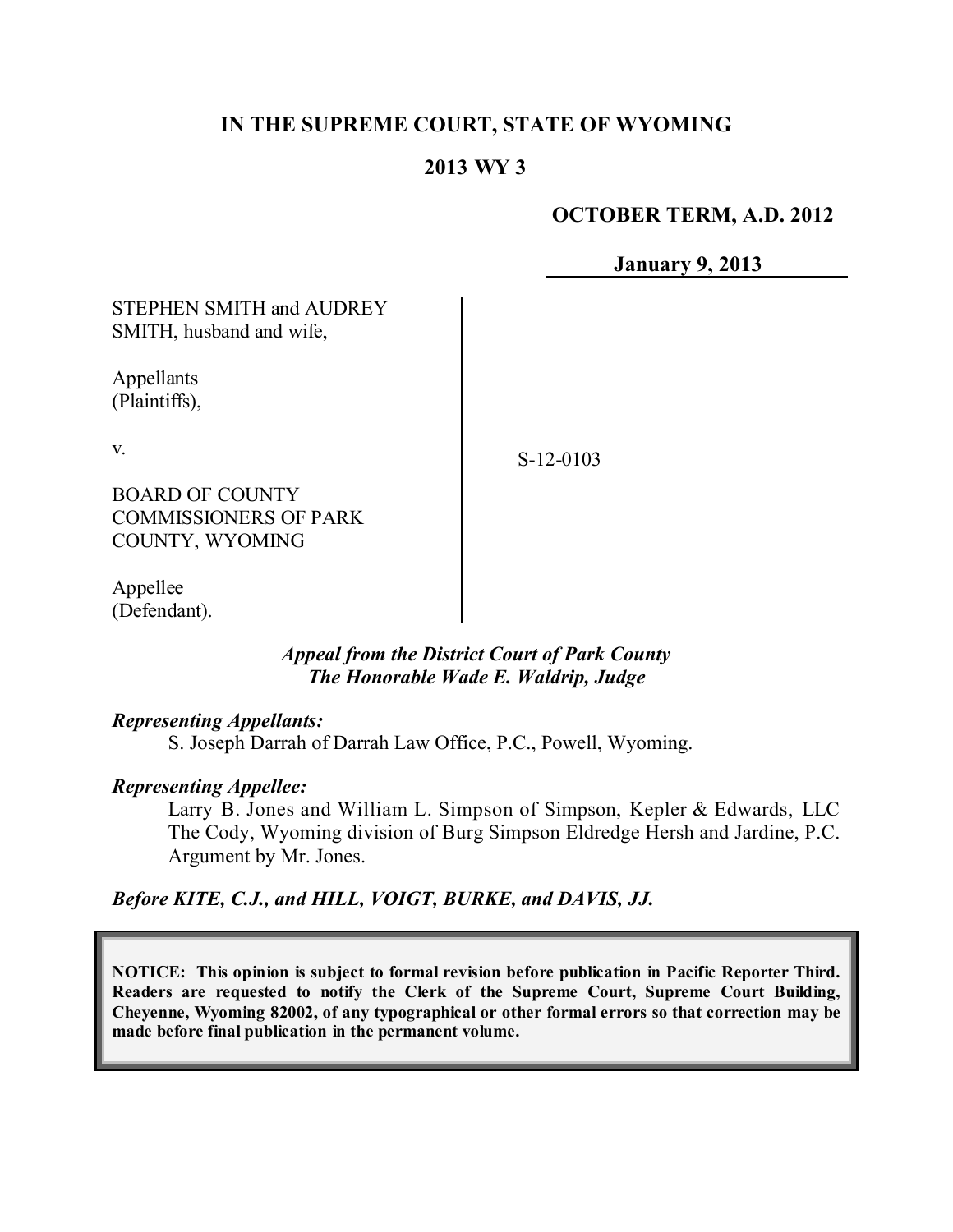## **VOIGT, Justice.**

[¶1] The Smiths contend that an unlawful taking occurred when the Board of County Commissioners of Park County (the Board) declared the Smiths' private driveway to be part of a county road. Failing to obtain any relief through administrative proceedings, the Smiths sued the Board in district court, alleging claims of inverse condemnation under Wyo. Stat. Ann. § 1-26-512 (LexisNexis 2011), inverse condemnation under article 1, sections 32 and 33 of the Wyoming Constitution, trespass, and ejectment. The district court granted summary judgment to the Board on all of the Smiths' claims, concluding that the inverse condemnation claims were barred by the statute of limitations found in the Wyoming Governmental Claims Act (WGCA), Wyo. Stat. Ann. §§ 1-39-101 to -121 (LexisNexis 2011), and that the trespass and ejectment claims failed as a matter of law because the Smiths no longer had sufficient possessory interest to make those claims.

[¶2] With due respect for the doctrine of *stare decisis*, but recognizing its limitations, we will reverse the district court's grant of summary judgment as to the inverse condemnation claims. The Smiths have not pursued their claims for trespass and ejectment in this appeal.

## **ISSUE**

[¶3] Does the statute of limitations found in the WGCA govern in inverse condemnation cases?

## **FACTS**

[¶4] The Smiths live on rural ranch land in Park County, Wyoming. They have always considered their access road to be a private driveway. In January 2006, the Smiths' neighbors to the north, Scott and Marjory Justice, filed with the Board a Petition for Establishment of a County Road, along an unsurveyed legal description that closely equated to the Smiths' driveway.

[¶5] The Board held an informal meeting on February 21, 2006, to discuss the Justices' petition. At that meeting, the Board voted to appoint a viewer to determine the practicality of the proposed road. The viewer's report presented on April 3, 2006, indicated that "no significant reason appears to hinder Park County from proceeding with the process to establish this section of County Road R.O.W." On May 17, 2006, however, the Board dismissed the Justices' petition on the ground that the Smiths' driveway already was part of County Road 11, which had been established in 1902.

[¶6] The gravamen of the Smiths' disagreement with the Board is stated succinctly in paragraph 25 of their Complaint: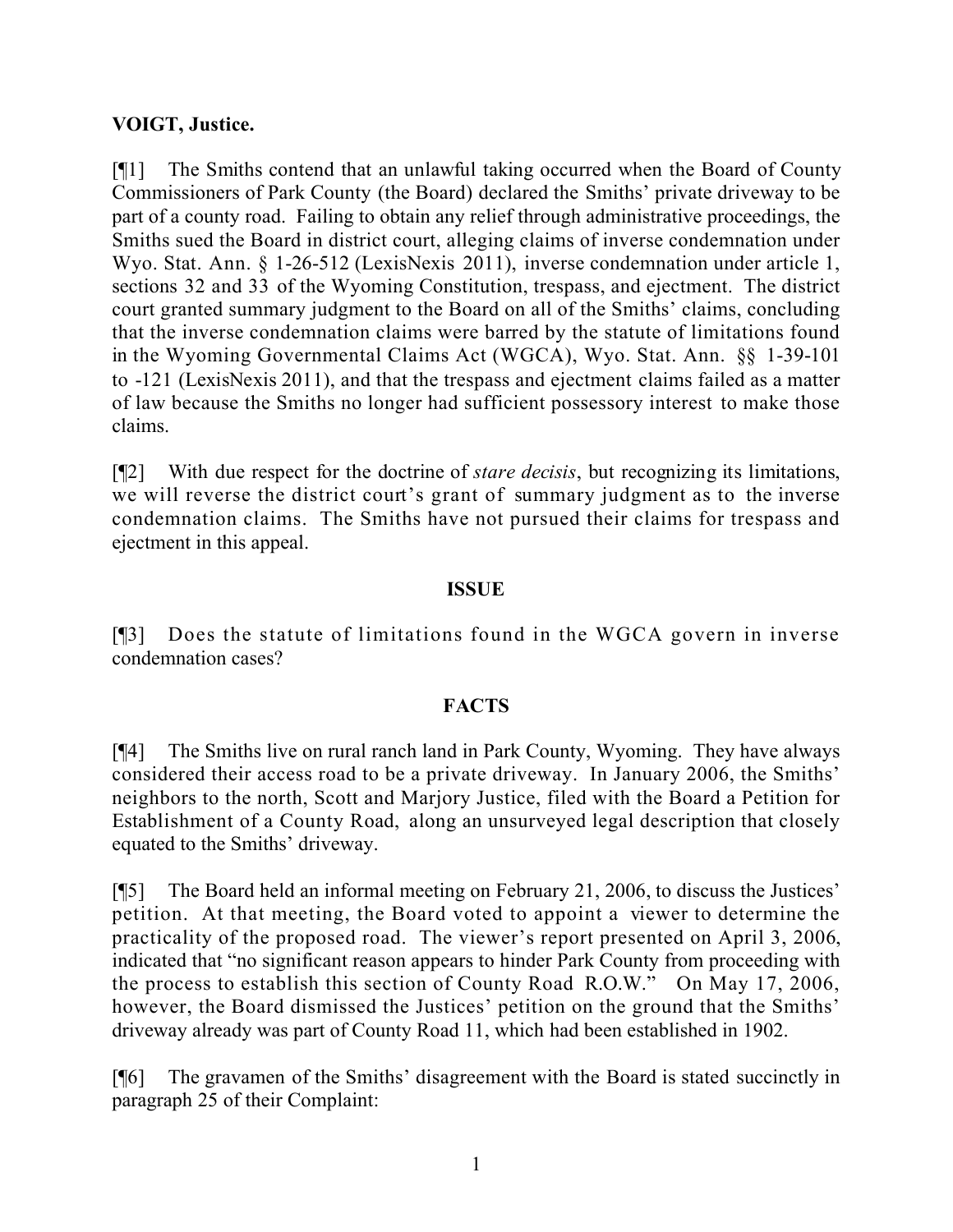25. The location of the Plaintiffs' driveway is quite different from the location of County Road 11 depicted on the 1911 Count[y] Road Plat map which is the official current record map recorded in the Office of [t]he Park County Clerk. Plaintiffs['] private driveway is at least a quarter of a mile away from County Road No. 11 at places, and runs across different parcels of land than County Road No. 11 [a]s clearly depicted on the official County Road Plat map.

[¶7] After reading in the newspaper of the Board's action, the Smiths sought a reconsideration of the decision. The Board discussed the matter at a general meeting on September 5, 2006, and declined the Smiths' request. The Smiths then filed a Petition for Judicial Review in the district court, challenging the Board's authority to create a county road at a new location without following the provisions of Wyo. Stat. Ann. §§ 24-3-101 to -127 (LexisNexis 2011), which statutes govern the procedures for the establishment, vacation, or alteration of county roads. On February 25, 2008, the district court remanded the matter to the Board for the purpose of conducting a survey of the existing county road to determine whether the Smiths' driveway was, or was not, contained within the county road right-of-way.

[¶8] Upon remand, rather than do as the district court ordered, the Board simply appointed a second viewer to view the Smiths' driveway. Without obtaining a survey of either the driveway or County Road 11, the Board declared that the driveway was part of the county road in that the former was "close" to the latter, and in that the 1902 survey of the county road likely was inaccurate on the county plat map. The Smiths then filed in the district court a Petition for Review of Agency Action. After a hearing on December 10, 2009, the district court again remanded the matter to the Board, ruling that the Board should follow the statutory procedures for establishing, altering, or vacating a county road, specifically to include a survey of the Smiths' driveway.

[¶9] Rather than obtain a survey of the Smiths' driveway, the Board hired an expert, who determined that the 1902 survey used to create County Road 11 on the county's official county road plat map was in fact correct. On December 18, 2009, the Smiths met with representatives of the county attorney's office and with the Board's expert to discuss the expert's conclusions. The Smiths took the position that, if the 1902 survey of the county road was accurate, as the expert had established, their private driveway was not part of the county road because the two roadways were in different locations. Some time later, the county attorney informed the Smiths' attorney that the Board did not intend to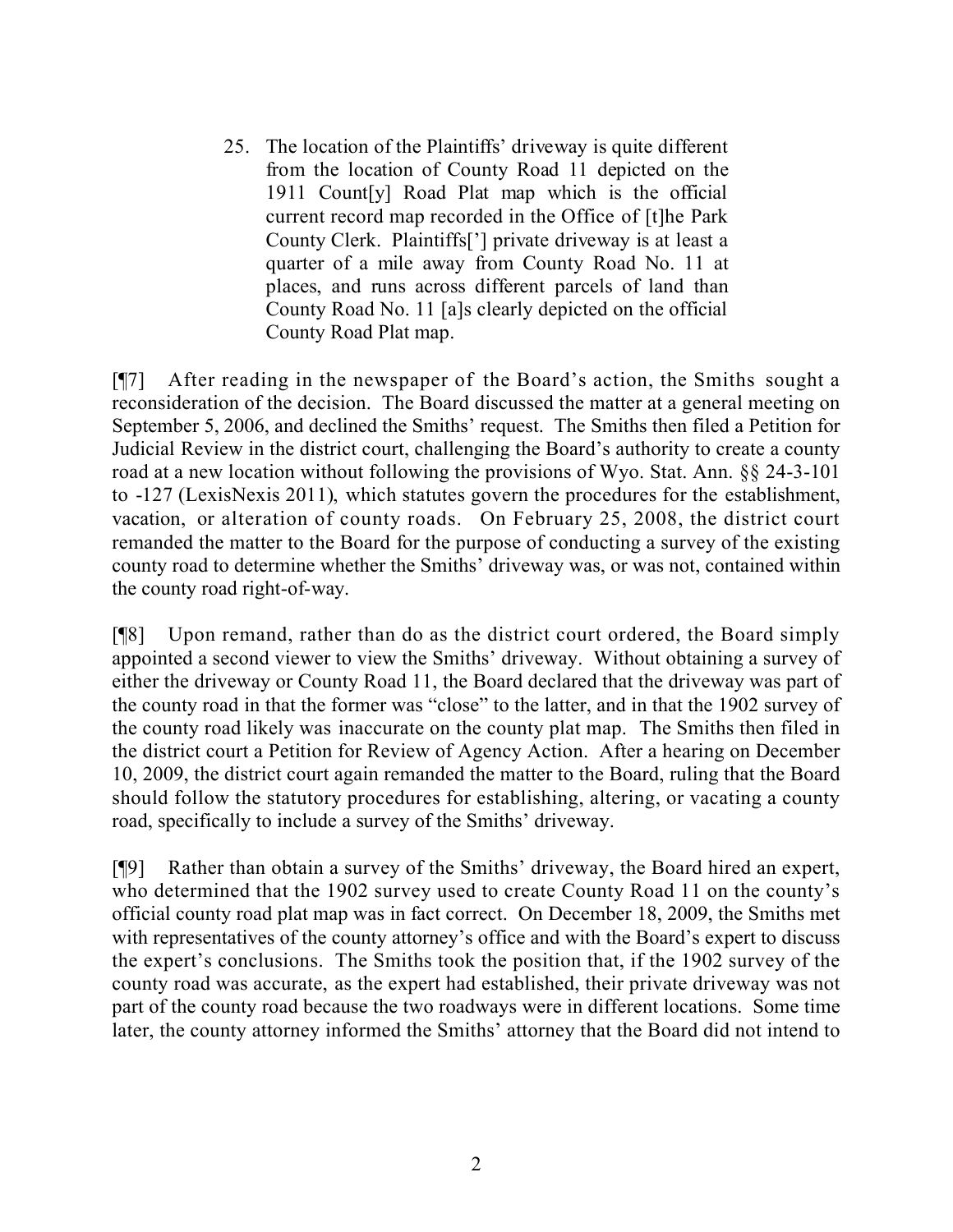change its position that the Smiths' driveway was part of the existing county road. This lawsuit followed $<sup>1</sup>$ </sup>

## **STANDARD OF REVIEW**

[¶10] Our standard for the review of a summary judgment is so well known that it need not be repeated here. *See, e.g., Knapp v. Landex Corp.*, 2006 WY 36, ¶ 7, 130 P.3d 924, 926 (Wyo. 2006); and *Ahrenholtz v. Laramie Econ. Dev. Corp.*, 2003 WY 149, ¶ 16, 79 P.3d 511, 515 (Wyo. 2003). The question of the application of the WGCA to claims of inverse condemnation involves statutory construction, which is a question of law that we review *de novo*. *State ex rel. Wyo. Dep't of Revenue v. Hanover Compression, LP*, 2008 WY 138, 18, 196 P.3d 781, 784 (Wyo. 2008).

## **DISCUSSION**

[¶11] In its answer to the Smiths' Complaint, the Board asserted the following affirmative defenses:

> 2. Plaintiffs have failed to comply with the Wyoming Governmental Claims Act, W.S. § 1-39-101, *et seq.* (LexisNexis 2009) and/or Article 16, § 7 of the Wyoming Constitution and thus this Court does not have subject matter jurisdiction over some or all the claims presented.

> 3. Defendant is immune from liability for the claims of Plaintiffs, or some of them, under the Wyoming Governmental Claims Act, W.S. § 1-39-101, *et seq.* (LexisNexis 2009) and/or Article 1, § 8 and Article 16, § 7 of the Wyoming Constitution.

. . . .

11. Plaintiffs' claims, or some of them, are barred by the statute of limitations.

[¶12] As noted above, the district court granted summary judgment to the Board on the ground that the Smiths' inverse condemnation cause of action was barred by the statute of

  $1$  The background facts set forth above are taken from the Smiths' Complaint. Suffice it to say that, while denying many of the facts and legal conclusions of the Complaint, the primary defense to the issues involving the creation of the road is the Board's position that it is not required at this point in time to follow the statutory road creation procedures because the Smiths' driveway is part of the existing County Road 11.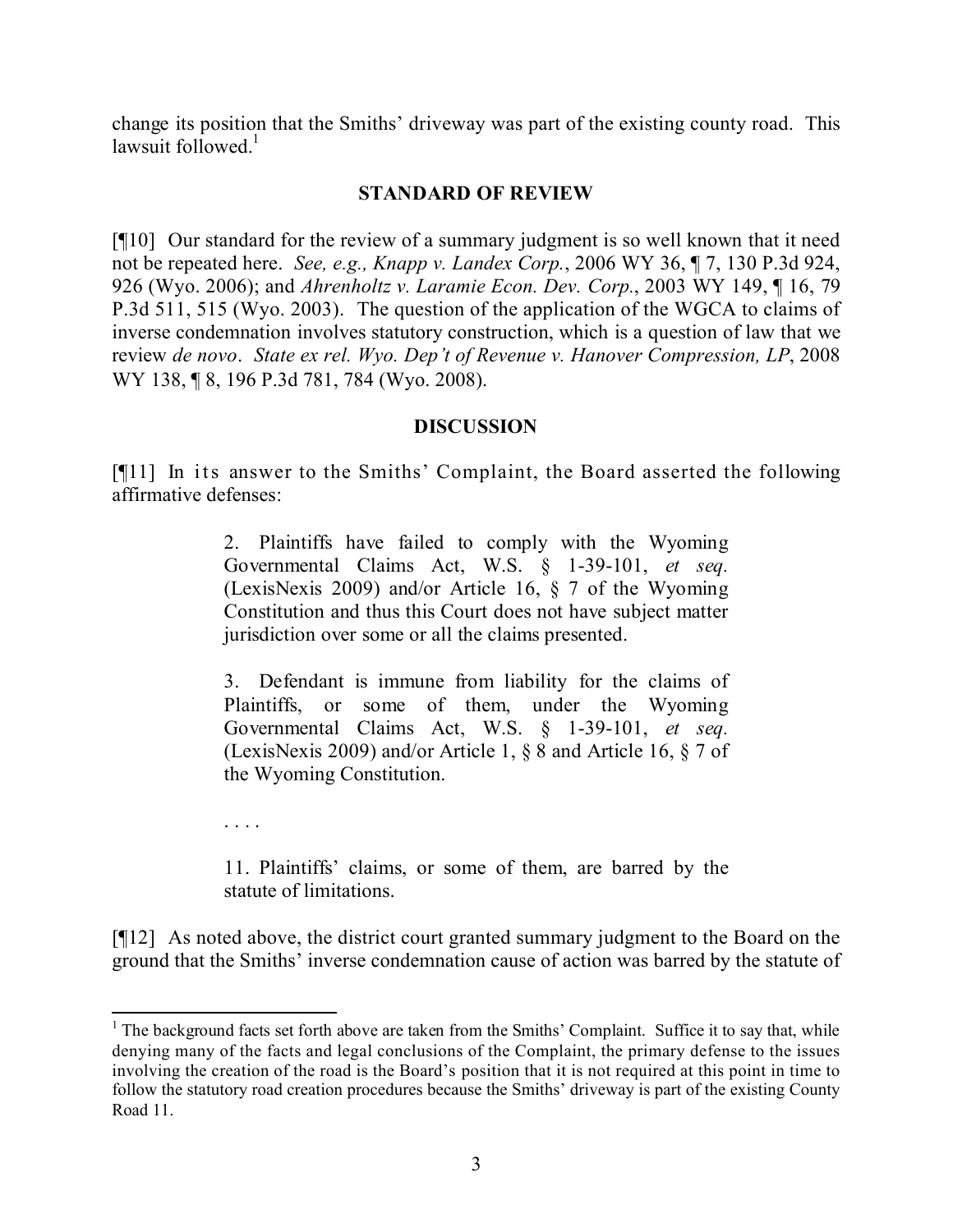limitations found in the WGCA. The district court's analysis leading to this conclusion is enlightening and we will quote from it at length:

> Inverse condemnation is explained by the Wyoming Statutes as follows:

> > When a person possessing the power of condemnation takes possession of or damages land in which he has no interest, or substantially diminishes the use or value of land, due to activities on adjoining land without the authorization of the owner of the land or before filing an action of condemnation, the owner of the land may file an action in district court seeking damages for the taking or damage and shall be granted litigation expenses if damages are awarded to the owner.

Wyo. Stat. Ann. § 1-26-516 (2011).

Until very recently, the Wyoming Supreme Court has been consistent concerning whether the requirements and time limits of the WGCA apply to a claim of inverse condemnation. For example, twelve years ago in *Waid v. State ex rel. Dept. of Transp.*, 996 P.2d 18 (Wyo. 2000), the Wyoming Supreme Court unequivocally held that the time limitations of the WGCA apply to claims of inverse condemnation.

> The requirement that a claim be presented pursuant to the procedure established by the Wyoming Governmental Claims Act is applicable to inverse condemnation actions, and the claim must be filed within two years of the "act, error or omission" giving rise to the claim.

*Id*. at 25. Four years later, in *Lankford v. City of Laramie*, 2004 WY 143, 100 P.3d 1238 (Wyo. 2004), the Wyoming Supreme Court held that applying the time limitations of the WGCA to inverse condemnation claims is not unconstitutional.

> The conclusion that inverse condemnation claims are subject to the limitation periods found in the WGCA means that the district court was correct in applying its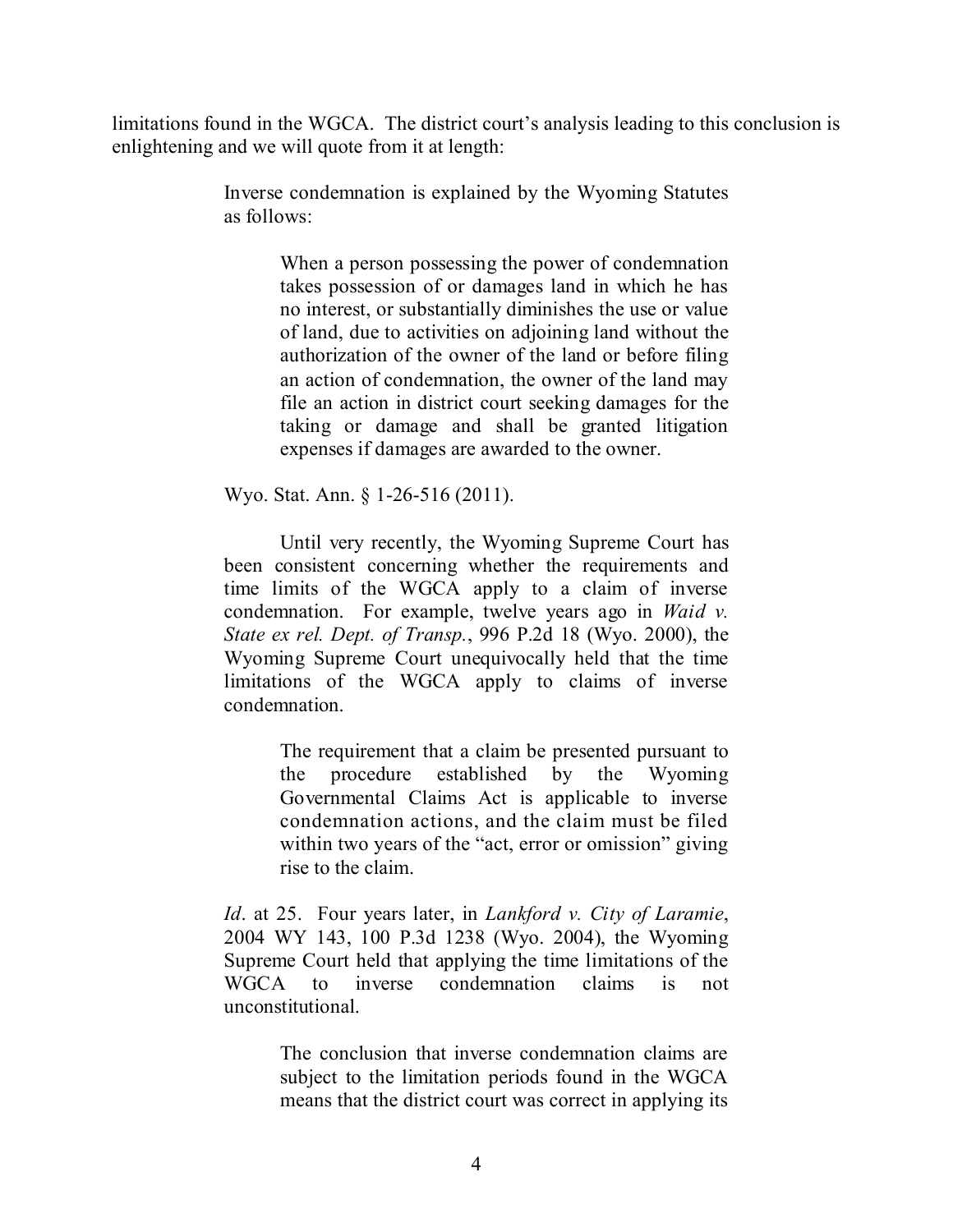statute of limitation analysis to all of the state law claims. The next logical question then becomes whether that analysis was appropriate. We cannot help but conclude that it was. The amended complaint reflected on its face that the action was not filed within one year of presentment of the claim. Our law is clear that the district court does not have subject matter jurisdiction to adjudicate governmental claim cases where the action was not timely filed.

*Id.*, **[22, 100 P.3d at 1244.** Next, in 2008, the Wyoming Supreme Court again clearly opined that the time limitations of the WGCA apply to inverse condemnation claims.

> There is little question that the Goses' claim for inverse condemnation is subject to the time limits for filing claims set forth in the Wyoming Governmental Claims Act, as well as the requirements of Wyo. Const. art. 16, § 7. *Waid v. State ex rel. Dept. of Transp.*, 996 P.2d 18, 24-25 (Wyo. 2000). ("[The parties] agree that the time limits for filing claims set forth in the Wyoming Governmental Claims Act, Wyo. Stat. Ann. §§ 1-39-101 through 1-39-120, apply to a claim against the State for inverse condemnation…. [W]e agree with the parties that the time limits articulated in Wyo. Stat. Ann. § 1-39-113 apply.").

*Gose v. City of Douglas,* 2008 WY 126, ¶ 15, 193 P.3d 1159, 1163 (Wyo. 2008), overruled on other grounds by *Brown v. City of Casper*, 2011 WY 35, 248 P.3d 1136 (Wyo. 2011). Finally, in 2011, the Wyoming Supreme Court again noted that claims of inverse condemnation require compliance with the WGCA.

> In *Wyo. State Highway Dep't v. Napolitano*, 578 P.2d 1342, 1346 (Wyo. 1978), the Court held that presenting a notice of claim is a condition precedent to suing the State **even in condemnation cases**. . . .

> Up to this point, Wyoming law was clear that presentation of a notice of claim is required in order to bring an action against a governmental entity and the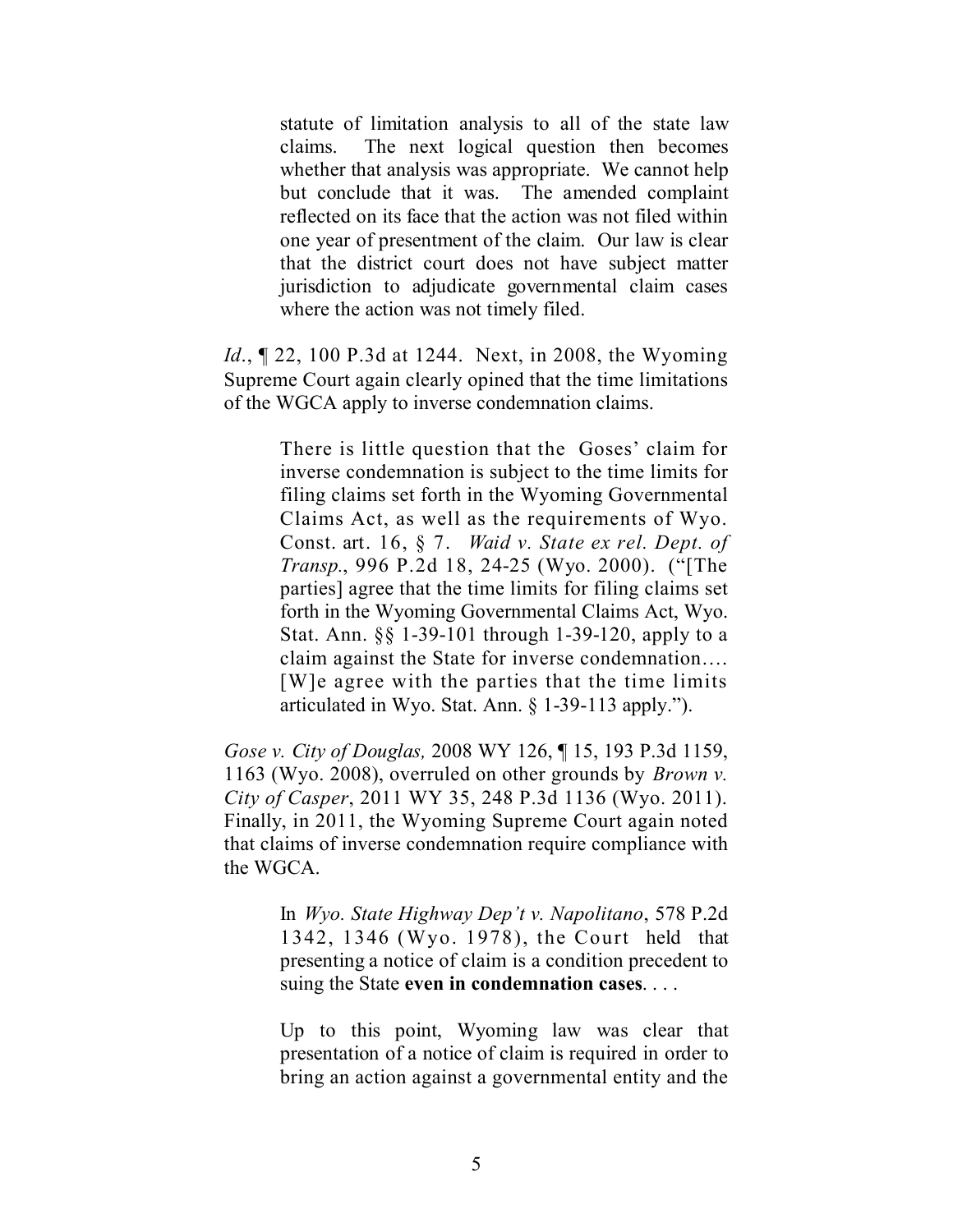failure to comply with that condition precedent results in dismissal.

*Brown v. City of Casper*, 2011 WY 35, ¶¶ 27-28, 248 P.3d 1136, 1143 (Wyo. 2011) (emphasis added). Thus, from 2000 through 2011, the Wyoming Supreme Court consistently required that inverse condemnation claims comply with the requirements in the WGCA.

However, the day before the summary judgment hearing in this case, the Wyoming Supreme Court issued its opinion in *Sinclair v. City of Gillette*, 2012 WY 19, [270 P.3d 644 (Wyo. 2012)], where it seemingly altered its tone on this issue. The plaintiffs in *Sinclair* submitted a notice of claim to the City of Gillette and then filed a complaint in district court. *Id.*, **[5.** Their complaint included three claims of relief: (1) injunction, (2) "statutory damages" for inverse condemnation, and (3) "alternative damages" consistent with their WGCA notice of claim. *Id*. The Wyoming Supreme Court held that the plaintiffs third cause of action was not viable under the WGCA and, therefore, was barred by the doctrine of governmental immunity. *Id*., ¶ 16. The Court then went on to discuss the plaintiffs' inverse condemnation claim:

> The Sinclairs also brought a claim against the City under the Wyoming Eminent Domain Act. One section of that Act, Wyo. Stat. Ann. § 1-26-516, is entitled "Action for inverse condemnation," and provides that:

> > When a person possessing the power of condemnation takes possession of or damages land in which he has no interest, or substantially diminishes the use or value of land . . . before filing an action of condemnation, the owner of the land may file an action in district court seeking damages for the taking or damage and shall be granted litigation expenses if damages are awarded to the owner.

**We have established that the Wyoming Eminent Domain Act "covers the entire subject of eminent domain."** *L.U. Sheep Co. v. Board of County*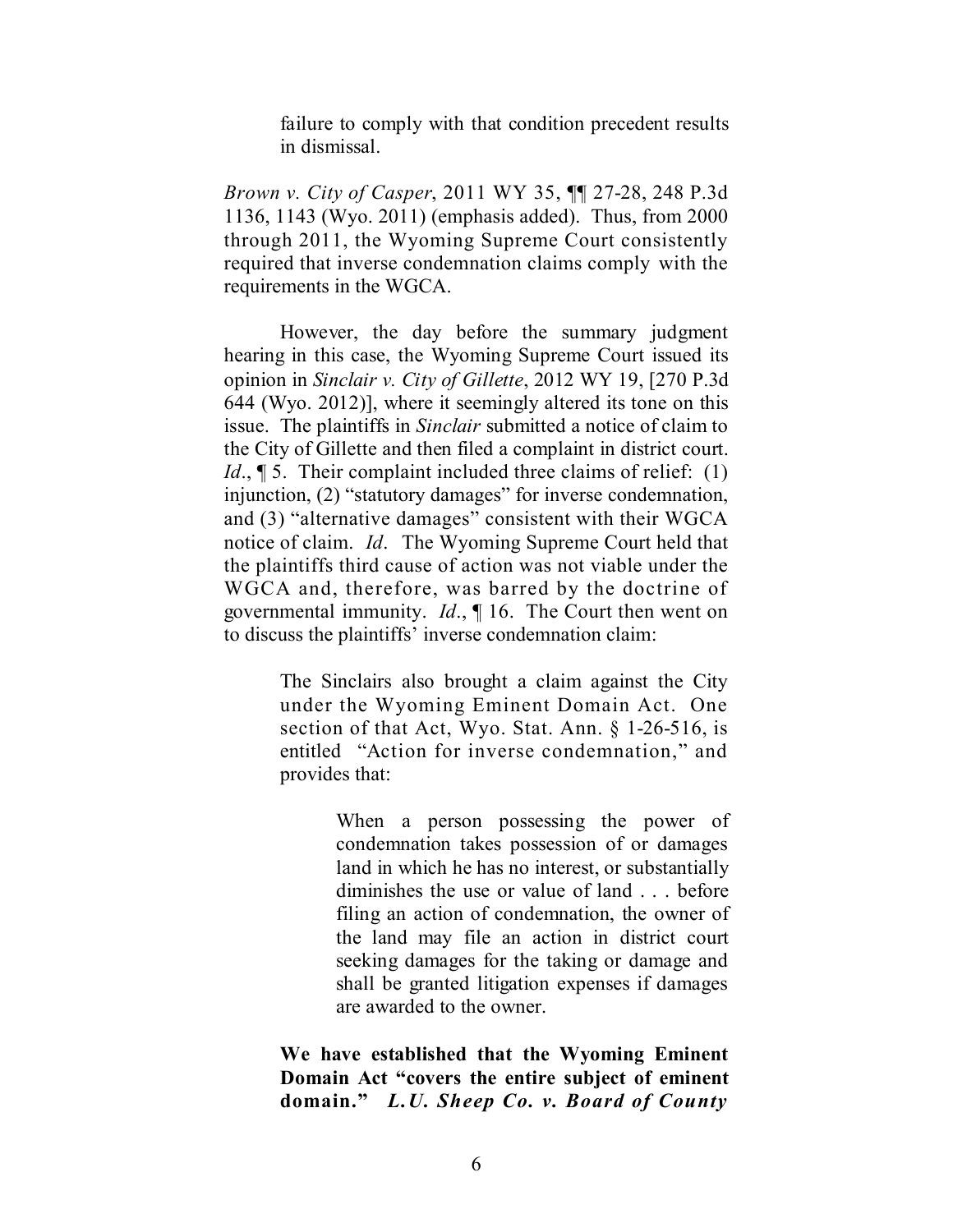*Comm'rs***, 790 P.2d 663, 669 (Wyo. 1990). Accordingly, the Act provides the exclusive remedy available in cases of inverse condemnation.** *See Waid v. State***, 996 P.2d 18, 23 (Wyo. 2000).** The fact that the Sinclairs' exclusive remedy is under the Wyoming Eminent Domain Act reinforces our conclusion that they have no viable cause of action against the City under the Wyoming Governmental Claims Act.

*Id.*,  $\P$  17 (emphasis added). The Wyoming Supreme Court's language in *Sinclair* hints that the WGCA does not apply to causes of action for inverse condemnation and that only the Wyoming Eminent Domain Act applies to such claims.

. . . .

This Court recognizes the conflict inherent in requiring an inverse condemnation claimant to operate under the WGCA. Specifically, the WGCA affirms governmental immunity "from liability for **any tort** except as provided in W.S. 1-39-105 through 1-39-112." Wyo. Stat. Ann. § 1-39- 104(a) (2011) (emphasis added). A legitimate question exists regarding whether inverse condemnation is a tort and should be subject to the WGCA. Further, none of the exceptions found in Wyoming Statutes 1-39-105 through 1-39-112 appear to waive immunity for anything approaching inverse condemnation. Thus, even if a claimant complies with all requirements under the WGCA, it could be argued that the claimant would have no remedy because the WGCA does not waive governmental immunity for inverse condemnation. However, in light of the very explicit statements from the Wyoming Supreme Court over the past decade which hold that the WGCA "is applicable to inverse condemnation actions," *Waid, supra*, this Court finds little choice in the matter but to apply the WGCA's requirements to inverse condemnation claims.

. . . .

In sum, this Court believes it has no alternative but to conclude that the WGCA applies to Plaintiffs' two claims of inverse condemnation based upon controlling case law from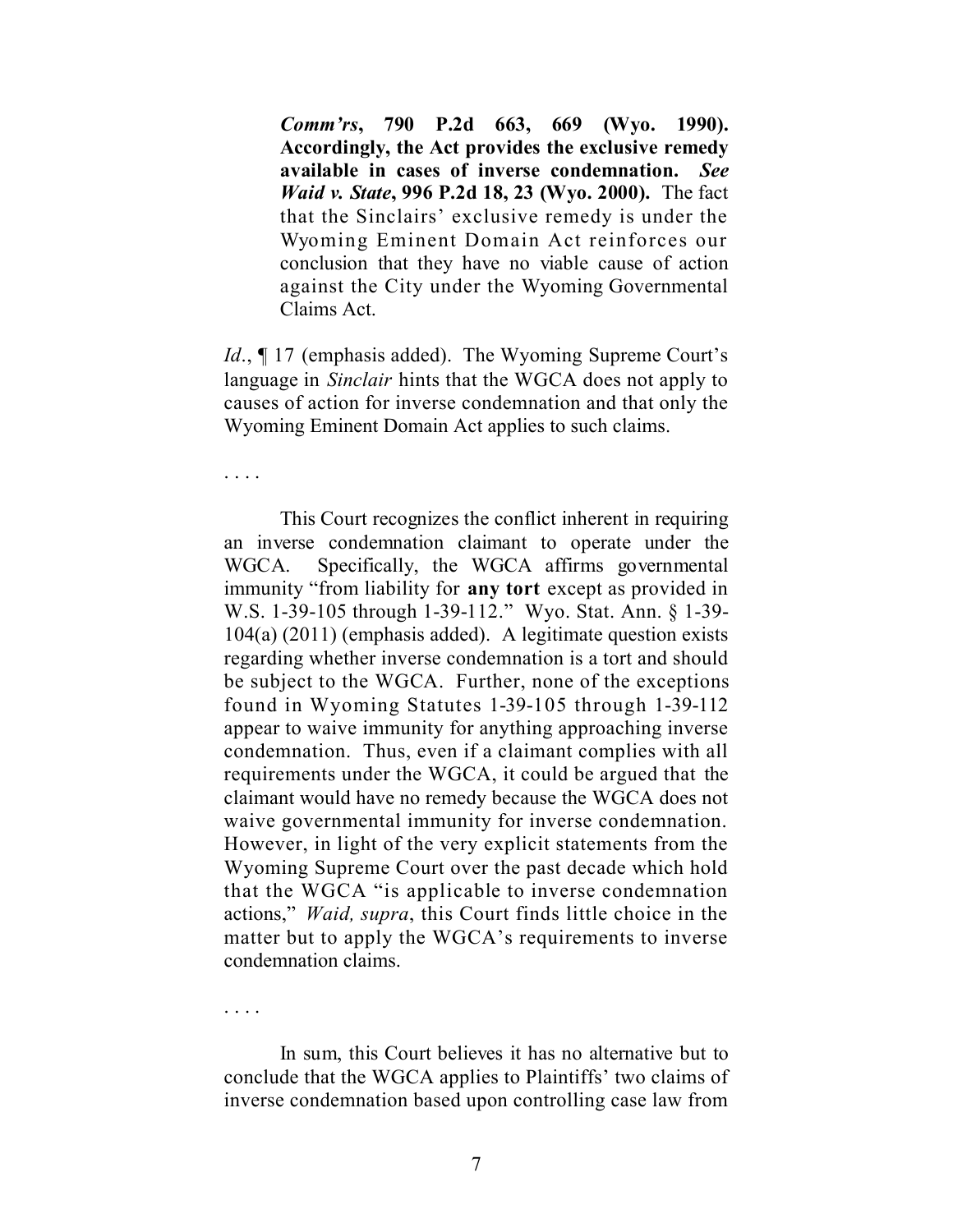the Wyoming Supreme Court. . . . Therefore, Plaintiffs' claims of inverse condemnation are barred by the two-year time limitation set forth in Wyoming Statute § 1-39-113(a). Accordingly, summary judgment must be granted in the Board's favor on these two claims.

[¶13] We have quoted at such length from the district court's decision letter because it makes several points that need to be made in this opinion. First, it sets forth this Court's precedent on the subject, while recognizing the "hole in the dike" left by *Sinclair*. Second, it notes the inconsistency resulting from requiring an inverse condemnation claimant to meet the requirements of the WGCA, while the WGCA itself provides no remedies for such claimant. And third, it reluctantly embraces the doctrine of precedent that requires the district court to abide by the ruling of this Court, even when the district court obviously does not agree.

[¶14] This seems a good point to interject some comments about *stare decisis*, which doctrine has been defined as follows:

> The doctrine of precedent, under which a court must follow earlier judicial decisions when the same points arise again in litigation.

*Black's Law Dictionary* 1537 (9th ed. 2009). The reasons for this Court's usual adherence to precedent were described in *Borns ex rel. Gannon v. Voss*, 2003 WY 74, ¶ 25, 70 P.3d 262, 271 (Wyo. 2003):

> "'Today's decision is supported, though not compelled, by the important doctrine of *stare decisis*, the means by which we ensure that the law will not merely change erratically, but will develop in a principled and intelligible fashion. That doctrine permits society to presume that bedrock principles are founded in the law rather than in the proclivities of individuals, and thereby contributes to the integrity of our constitutional system of government, both in appearance and in fact. While *stare decisis* is not an inexorable command, the careful observer will discern that any detours from the straight path of *stare decisis* in our past have occurred for articulable reasons, and only when the Court has felt obliged "to bring its opinions into agreement with experience and with facts newly ascertained."""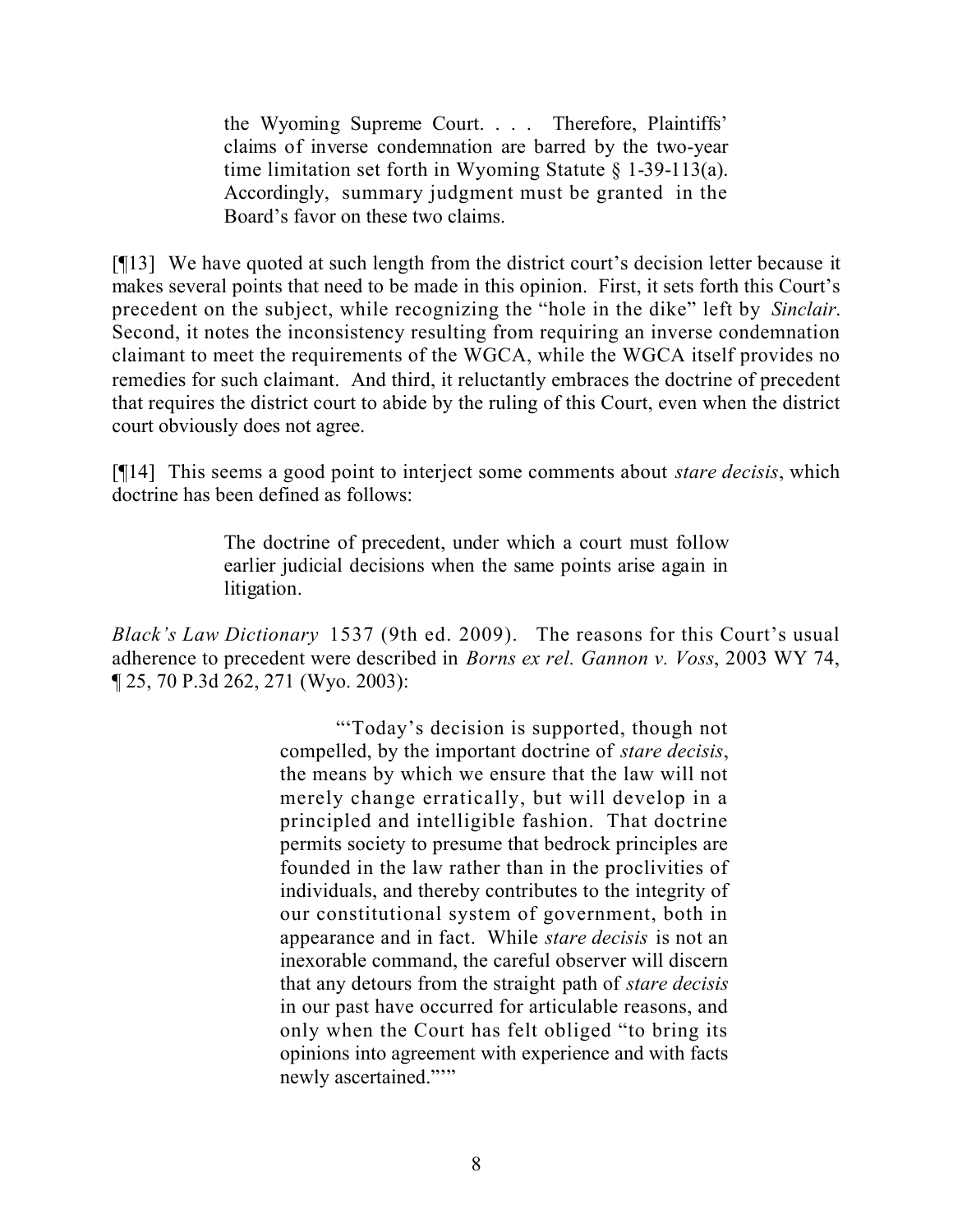*State v. Carter*, 714 P.2d 1217, 1228 (Wyo. 1986) (Urbigkit, J., dissenting, with which Cardine, J. joined (*quoting Burnet v. Coronado Oil & Gas Co.,* 285 U.S. 393, 412, 52 S.Ct. 443, 449, 76 L.Ed. 815 (1932) (Brandeis, dissenting) and *Vasquez v. Hillery*, 474 U.S. 254, 106 S.Ct. 617, 624-25, 88 L.Ed.2d 598 (1986)). Similarly, in *Worthington v. State*, 598 P.2d 796, 804 (Wyo. 1979), we declared that "[w]ithout exercise of judicial restraint in this area, the law would lose its stability and certainty, which is the basis of a well-ordered society and the keystone of a stable and orderly system." In recent years, we have often cited *Payne v. Tennessee*, 501 U.S. 808, 827, 111 S.Ct. 2597, 2609, 115 L.Ed.2d 720 (1991) for the proposition that *stare decisis* "furthers the '"evenhanded, predictable, and consistent development of legal principles, fosters reliance on judicial decisions, and contributes to the actual and perceived integrity of the judicial process."'" *State ex rel. Wyoming Workers' Compensation Div. v. Barker*, 978 P.2d 1156, 1161 (Wyo. 1999) (*quoting Goodrich v. Stobbe*, 908 P.2d 416, 420 (Wyo. 1995) and *Cook v. State*, 841 P.2d 1345, 1353 (Wyo. 1992)).

[¶15] Recognizing that *stare decisis* is not an "inexorable command," but a "principle of policy," we have rejected it now and then over the years for specific articulated reasons. *See, e.g., Arnott v. Arnott,* 2012 WY 167, ¶¶ 2, 29, 293 P.3d 440, 442, 453 (Wyo. 2012) (presumption in best interest of child analysis when custodial parent relocates overturned); *Motley v. Platte Cnty.*, 2009 WY 147, ¶ 6, 220 P.3d 518, 520 (Wyo. 2009) (Burke, J., dissenting) (governing decisions are unworkable or are badly reasoned) (*overruled in part on other grounds by Brown v. City of Casper*, 2011 WY 35, ¶¶ 38-44, 248 P.3d 1136, 1145-47 (Wyo. 2011)); *Borns*, 2003 WY 74, ¶ 26, 70 P.3d at 271 (need for common law to keep pace with society); *Dunnegan v. Laramie Cnty. Comm'rs*, 852 P.2d 1138, 1140 (Wyo. 1993) ("to prevent the perpetuation of error and 'to vindicate plain, obvious principles of law[]'"); *Cook v. State*, 841 P.2d 1345, 1353 (Wyo. 1992) ("to clarify an inappropriate application of a traditional rule [so as] 'to vindicate plain, obvious principles of law and remedy continued injustice[]'"); and *Oroz v. Bd. of Cnty. Comm'rs*, 575 P.2d 1155, 1157 (Wyo. 1978) (to discontinue an unfair and improper rule that operates to the detriment of those who may suffer tortious injury; to re-examine the efficacy of an anachronistic doctrine in modern society). Plainly put, the rule of *stare decisis* does not justify the perpetuation of past wrongs.

[¶16] A few points can be added to the district court's observations to help explain why this Court now concludes that the WGCA should not, and does not, apply to inverse condemnation actions. In 1978, this Court issued the *Oroz* opinion mentioned above. *See supra* ¶ 15. In that opinion, we concluded that the long-standing doctrine of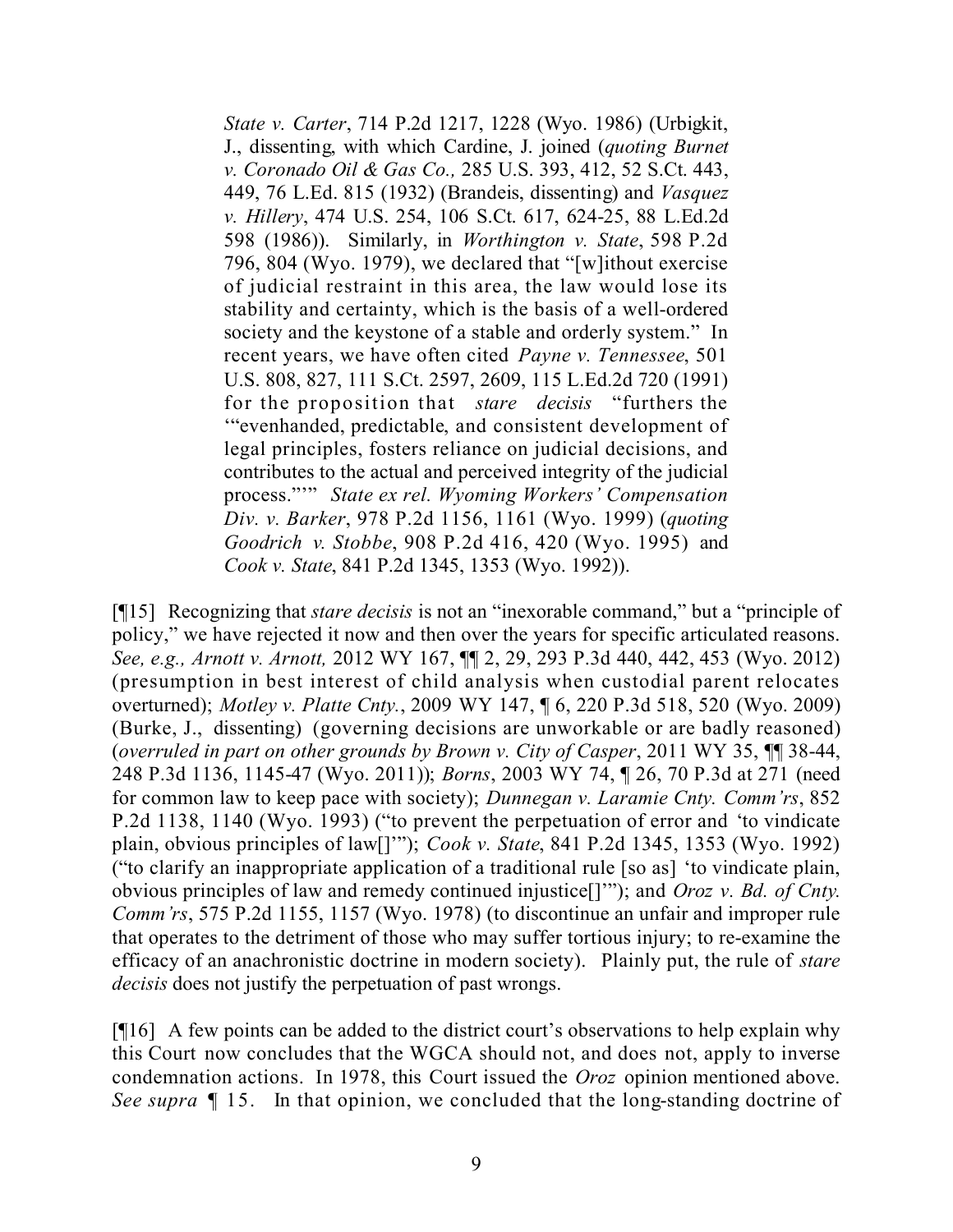governmental immunity from damages in tort actions should be abrogated, despite the equally long-standing doctrine of *stare decisis*. *Id*., 575 P.2d at 1157-58. The gravamen of our opinion was that enforcement of the doctrine resulted in "unfair and inequitable consequences" and that, instead, governmental entities should be subject "to the same rules as private persons or corporations if a duty has been violated and a tort has been committed." *Id*. at 1158. In short, the focus of *Oroz* was upon torts and upon immunity.

[¶17] Very shortly after *Oroz* was published, the Wyoming Legislature adopted the Wyoming Governmental Claims Act. Significantly, in stating the purpose of the Act, the Legislature referred specifically to *Oroz* and "recognize[d] the inherently unfair and inequitable results which occur in the strict application of the doctrine of governmental immunity." Wyo. Stat. Ann. § 1-39-102. The focus of the WGCA, like the focus of *Oroz*, was upon torts and upon immunity. The Act was not, however, open-ended. Schematically, the WGCA retained governmental immunity for tort liability, but then enumerated numerous specific exceptions where such immunity would no longer apply. Wyo. Stat. Ann. §§ 1-39-104 to -121.

[¶18] It is within this context that we now discuss inverse condemnation. Both the Wyoming Constitution and Wyoming Statutes provide for the exercise of the power of eminent domain. Wyo. Const. art. 1, § 32; Wyo. Stat. Ann. §§ 1-26-501 to -516 (LexisNexis 2011). Similarly, both the Wyoming Constitution and the Wyoming Statutes require that the exercise of the power of eminent domain--sometimes called a "taking"- cannot occur without the payment of just compensation for the property lost. Wyo. Const. art. 1, § 33; Wyo. Stat. Ann. § 1-26-514. More particular to the instant action, Wyo. Stat. Ann. § 1-26-516 provides that when a taking has occurred without the contemplated compensation, the injured party "may file an action in district court seeking damages for the taking or damage . . . ." This action is called an inverse condemnation action.

[¶19] Logic now leads us to conclude that there is nothing about the constitutional and statutory right to an inverse condemnation action, and nothing about the WGCA, that could reasonably suggest that the former should be subject to the latter. The WGCA abrogated governmental immunity for certain listed torts. Inverse condemnation is not a tort, and because it is a constitutional and statutory remedy, it never was subject to governmental immunity. *See* 11A McQuillin, *Municipal Corporations* § 32:158, at 383 (3d ed. Revised 2009) (inverse condemnation is not based on tort or contract principles). In fact, just the opposite is true; rather than recognizing or providing for governmental immunity, both the constitutional provision and the statute provide that there can be no taking without compensation. The avowed purpose of the WGCA was to enlarge the number of circumstances in which a private citizen could seek a remedy from a governmental entity. The tool used in achieving that goal was the abrogation of common law governmental immunity for certain specific torts. For example, Wyo. Stat. Ann. § 1- 39-105 provides as follows: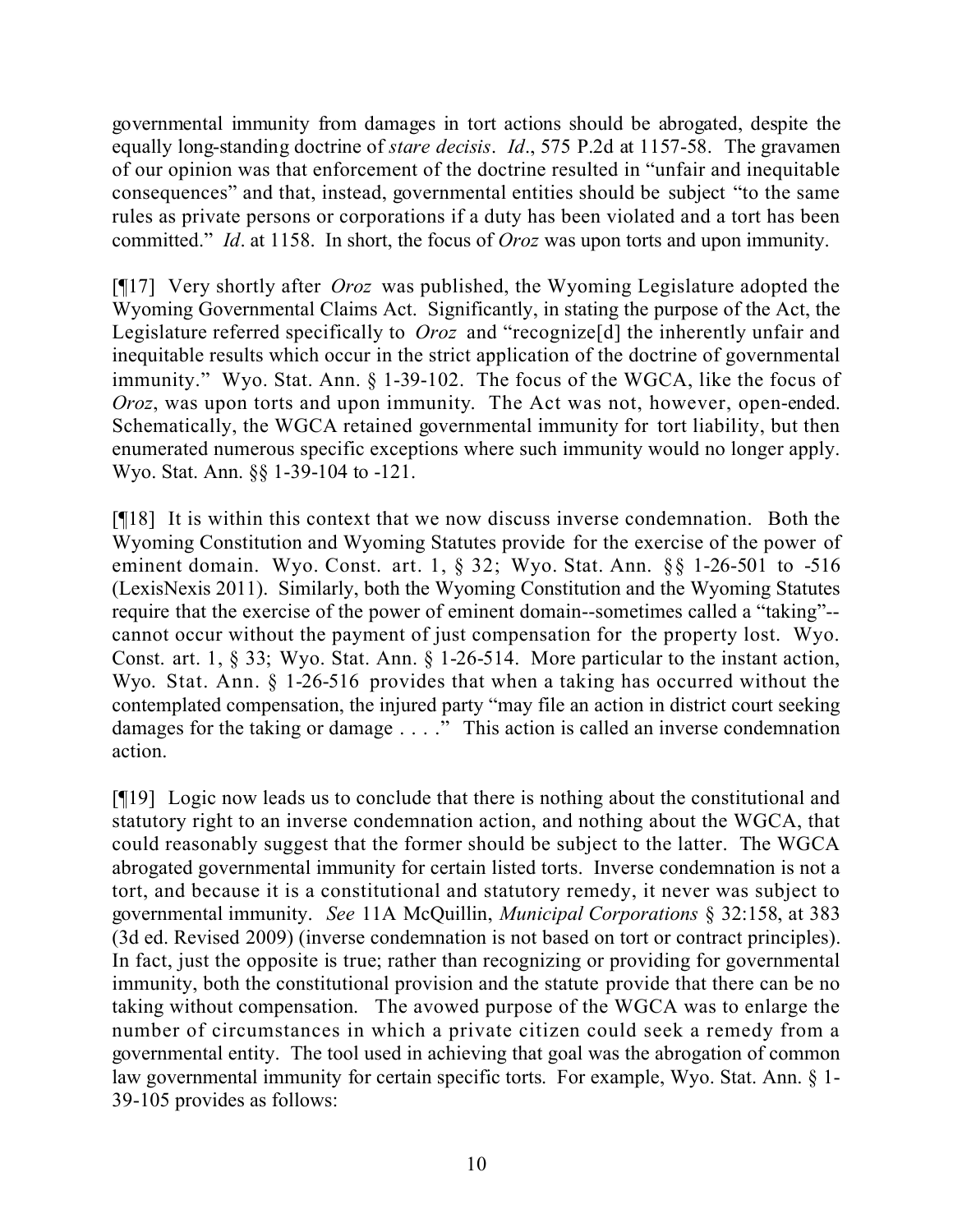A governmental entity is liable for damages resulting from bodily injury, wrongful death or property damage caused by the negligence of public employees while acting within the scope of their duties in the operation of any motor vehicle, aircraft or watercraft.

Neither the purpose nor the structure of the WGCA suggests that it applies to inverse condemnation actions, which was the subtle message underlying the district court's decision letter.

[¶20] If the WGCA does not, as a general matter, apply to inverse condemnation claims, neither does its two-year period of limitations for the presentment of a claim, found in Wyo. Stat. Ann. § 1-39-113, nor its one-year period of limitations for the commencement of an action, found in Wyo. Stat. Ann. § 1-39-114. The question then becomes what period of limitations does apply in inverse condemnation actions. The answer to that question is not readily apparent within the Eminent Domain Act, found at Wyo. Stat. Ann. §§ 1-26-501 to -516. Furthermore, there does not appear to be a consensus nationwide on what statute of limitations should apply. *See* 27 Am. Jur. 2d *Eminent Domain* § 795 (2004). While this Court has not directly addressed the application of a statute of limitations to inverse condemnation claims, outside of the WGCA, we did make the following observation in *dicta* in *Cheyenne Airport Bd. v. Rogers*, 707 P.2d 717, 725 (Wyo. 1985):

> Section 1-3-103, W.S. 1977, provides that an action for the recovery of title or possession of lands, tenements or hereditaments can only be brought within ten years after the cause of action accrues. Cases from other jurisdictions indicate that the running of such statutes of limitations bar subsequent claims of inverse condemnation. See Annot., 26 A.L.R.4th 68 (1983). Thus, § 1-3-103, supra, would seemingly preclude a claim (had such a claim even been made) that the federal or state government had taken a general flight easement by either their declarations of public right of way or by their use of the airspace.

*Id*.; *see also* 11A McQuillin, *Municipal Corporations, supra,* at § 32:162, at 412-13.

[¶21] While there may be some logic in comparing inverse condemnation to causes of action such as adverse possession--the common denominator being someone's use of another's property without permission or compensation--that logic does not extend into a reading of Article 1, Chapter 3 of the Wyoming Statutes, which is entitled "Limitation of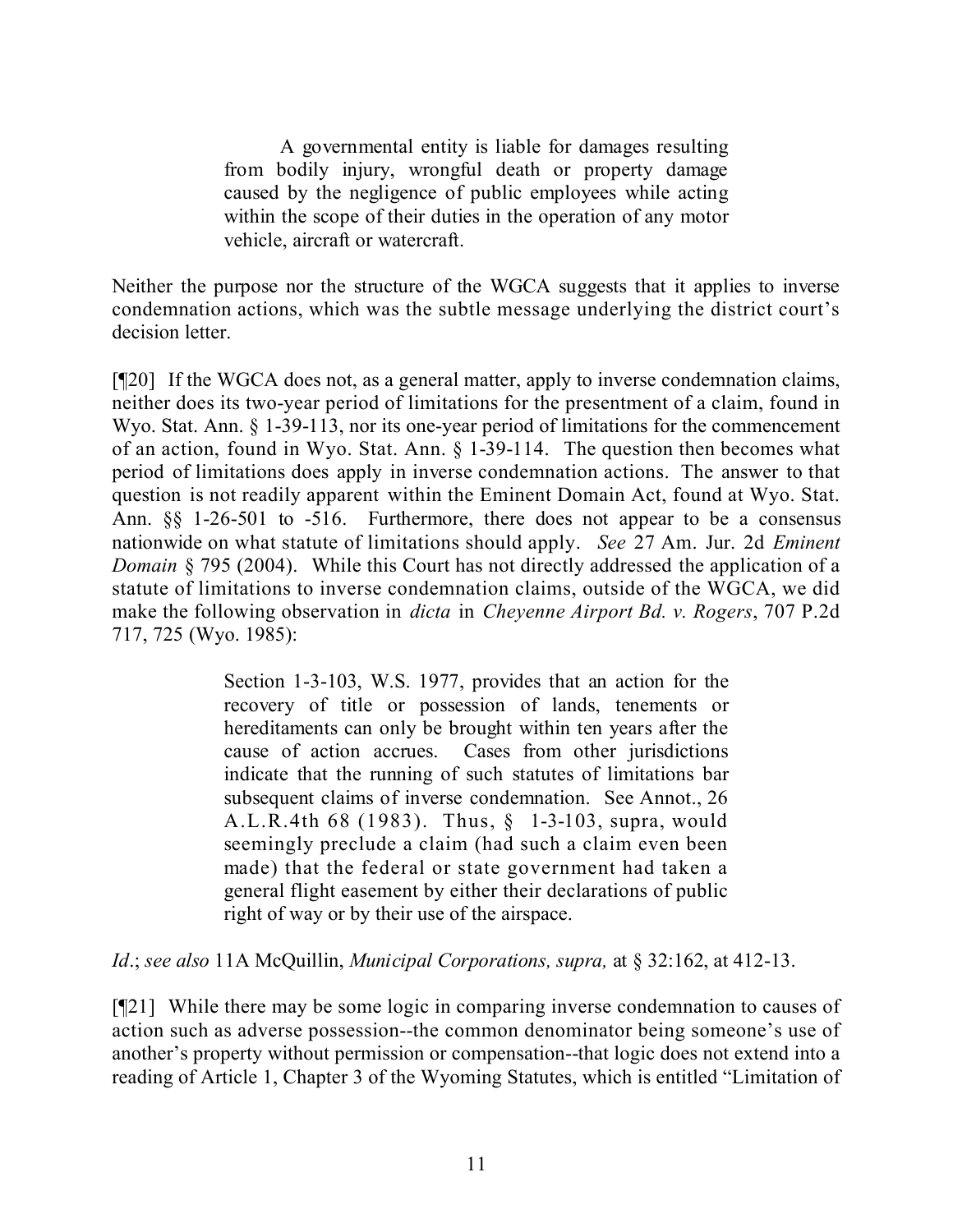Actions." Wyo. Stat. Ann. § 1-3-103 is entitled "Recovery of real property; generally." It reads as follows:

> An action for the recovery of the title or possession of lands, tenements or hereditaments can only be brought within ten (10) years after the cause of such action accrues.

An action in inverse condemnation is not an action for the recovery of the title or possession of property. It is an action for damages. Wyo. Stat. Ann. § 1-3-103 is not ambiguous, and by its clear words, it does not apply to inverse condemnation actions.

[ $[$ [22] On the other hand, the language of Wyo. Stat. Ann.  $\frac{1}{2}$  1-3-105(a)(ii)(B) much more closely fits an inverse condemnation action. First, the section is entitled "Actions other than recovery of real property." An inverse condemnation action is an "action other than recovery of real property." Second, the language of the subsection speaks directly to such a cause of action:

> (a) Civil actions other than for the recovery of real property can only be brought within the following periods after the cause of action accrues:

> > . . . .

. . . .

(ii) Within eight (8) years, an action:

(B) Upon a liability created by statute other than a forfeiture or penalty.

[¶23] Although both article 1, section 32 and article 1, section 33 of the Wyoming Constitution declare that private property shall not be taken without compensation, it is Wyo. Stat. Ann. § 1-26-516 that creates the cause of action whereby an injured party may recover damages from the person responsible for an unlawful taking. The statute does not create a forfeiture or a penalty; it creates liability for damages caused by a taking. The period of limitations for bringing an action in inverse condemnation is eight years.

[¶24] The pleadings allege, and the district court found, that the Smiths submitted a notice of claim to the Board on February 10, 2009, prior to the filing of the instant action, which occurred on February 3, 2010. The notice of claim is in the record, and it clearly